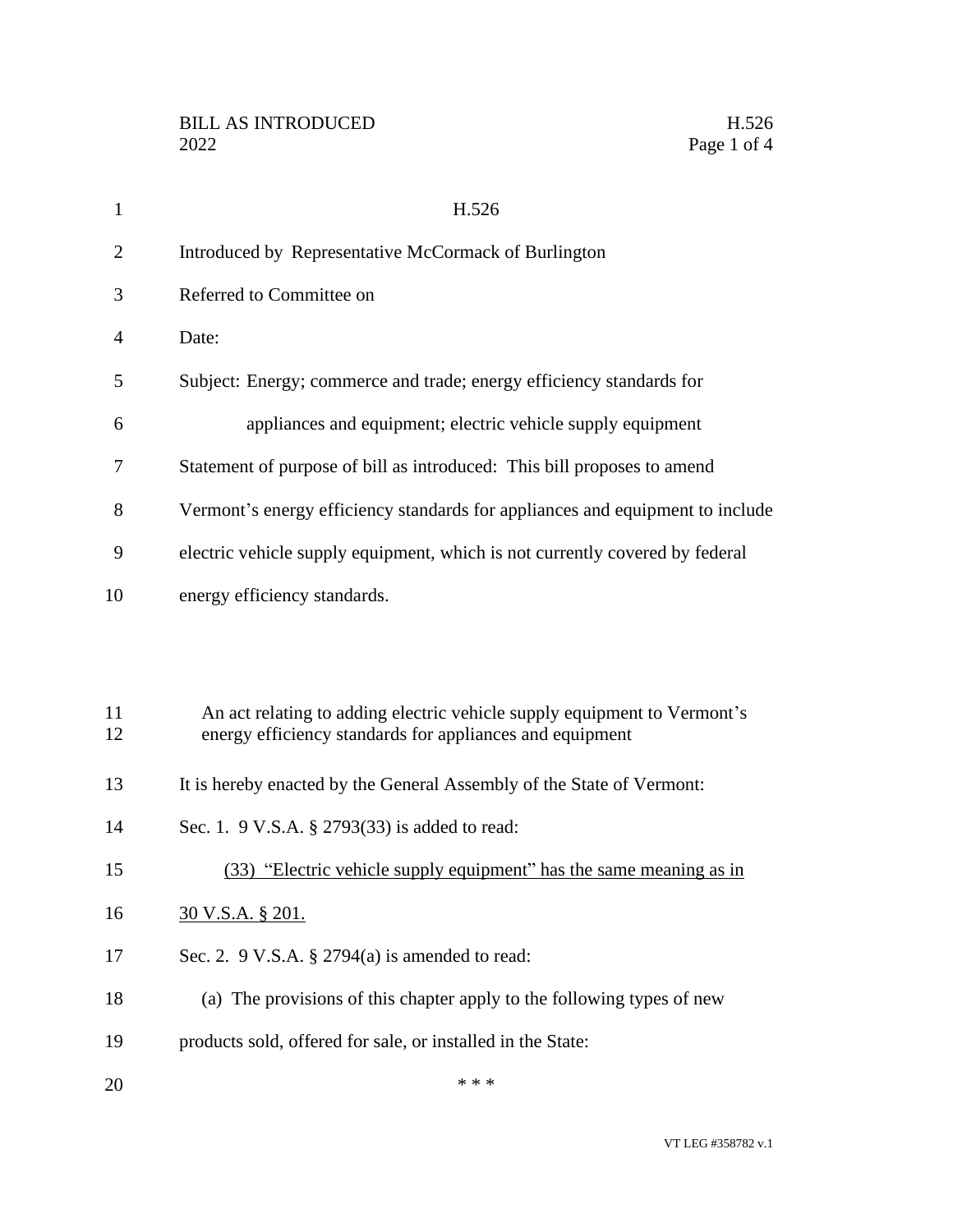| $\mathbf{1}$   | (23) Electric vehicle supply equipment.                                          |
|----------------|----------------------------------------------------------------------------------|
| $\overline{2}$ | (24) Each other product for which the Commissioner is required to                |
| 3              | adopt an efficiency or water conservation standard by rule pursuant to section   |
| $\overline{4}$ | 2795 of this title.                                                              |
| 5              | $(24)(25)$ Any other product that may be designated by the                       |
| 6              | Commissioner in accordance with section 2797 of this title.                      |
| 7              | Sec. 3. 9 V.S.A. § 2795 is amended to read:                                      |
| 8              | § 2795. EFFICIENCY AND WATER CONSERVATION STANDARDS                              |
| 9              | (a) The Commissioner shall adopt rules in accordance with the provisions         |
| 10             | of 3 V.S.A. chapter 25 establishing minimum efficiency standards for the types   |
| 11             | of new products set forth in section 2794 of this title. The rules shall provide |
| 12             | for the following minimum efficiency standards for products sold or installed    |
| 13             | in this State:                                                                   |
| 14             | * * *                                                                            |
| 15             | (23) Electric vehicle supply equipment included in the scope of the              |
| 16             | "ENERGY STAR Program Requirements for Electric Vehicle Supply                    |
| 17             | Equipment," Version 1.1, shall meet the qualification criteria of that           |
| 18             | specification.                                                                   |
| 19             | (b) When a minimum efficiency standard as described in subsection (a) of         |
| 20             | this section sets forth requirements that change over time, the rules shall      |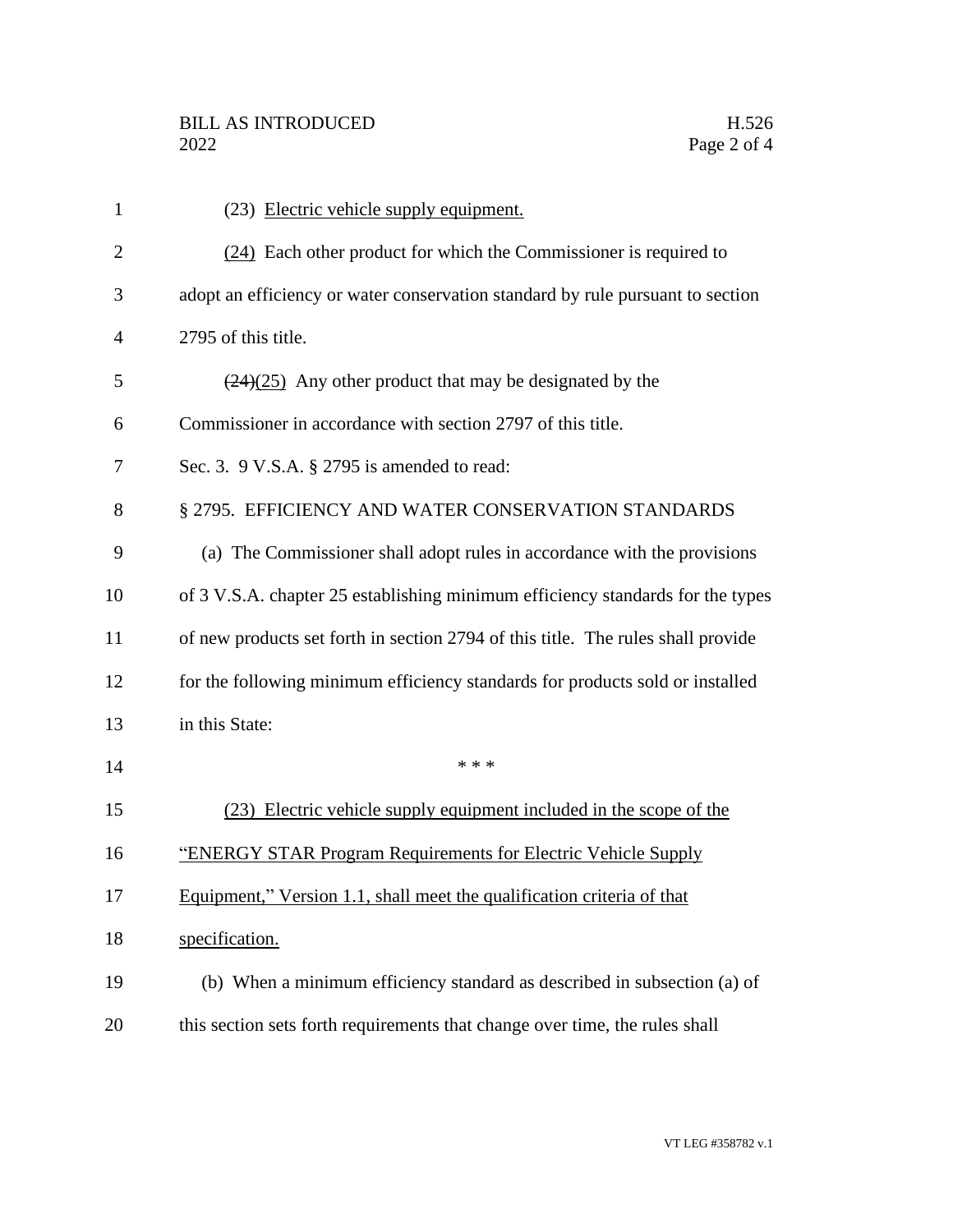| $\mathbf{1}$   | provide for compliance with the changed requirements as they come into                        |
|----------------|-----------------------------------------------------------------------------------------------|
| $\mathbf{2}$   | effect.                                                                                       |
| 3              | (c) When a subdivision within subdivisions (a)(8) through (a) $\left(\frac{22}{23}\right)$ of |
| $\overline{4}$ | this section requires compliance with an efficiency standard or testing protocol              |
| 5              | contained in a document issued by an agency of the United States, another                     |
| 6              | state, or a nationally or internationally recognized organization, the rules of the           |
| 7              | Commissioner may incorporate the specified standard or protocol by reference                  |
| 8              | pursuant to 3 V.S.A. § 838 rather than setting forth its language.                            |
| 9              | * * *                                                                                         |
| 10             | Sec. 4. $9$ V.S.A. § 2796(d) is amended to read:                                              |
| 11             | $(d)(1)$ On or after July 1, 2019, no new luminaire that is designed and                      |
| 12             | marketed to operate with T12 fluorescent lamps may be sold or offered for sale                |
| 13             | in the State. This prohibition shall not apply to a luminaire that the seller                 |
| 14             | purchased on or before June 30, 2019.                                                         |
| 15             | * * *                                                                                         |
| 16             | (5) On or after July 1, 2024, no new electric vehicle supply equipment                        |
| 17             | may be sold or offered for sale, lease, or rent in the State unless the efficiency            |
| 18             | of the new product meets or exceeds the efficiency standards set forth in the                 |
| 19             | rules adopted pursuant to section 2795 of this title.                                         |
| 20             | (6) The prohibitions set forth in subdivisions (2) through $(4)(5)$ of this                   |
| 21             | subsection shall not apply to a product that the seller or lessor purchased:                  |